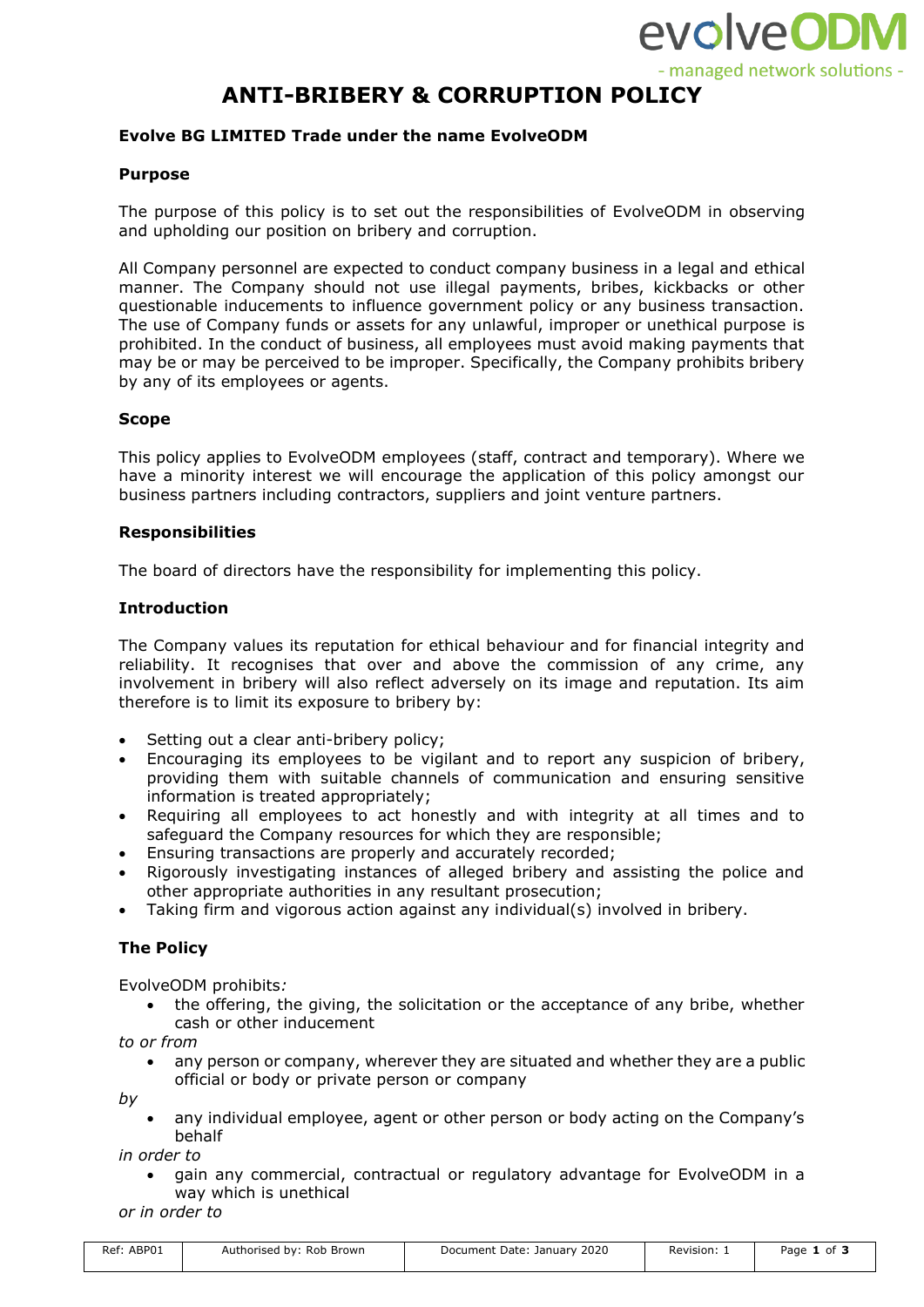

# **ANTI-BRIBERY & CORRUPTION POLICY**

• gain any personal advantage, pecuniary or otherwise, for the individual or anyone connected with the individual

# **Further Clarification**

EvolveODM recognises that market practice varies across the territories in which it does business and what is normal and acceptable in one place may not be in another. This policy prohibits any inducement which results in a personal gain or advantage to the recipient or any person or body associated with them, and which is intended to influence them to take action which may not be solely in the interests of the Company or of the person or body employing them or whom they represent.

This policy is not meant to prohibit the following practices providing they are customary in a particular market, are proportionate and are properly recorded:

- normal and appropriate hospitality
- the giving of a ceremonial gift on a festival or at another special time

Inevitably, decisions as to what is acceptable may not always be easy. If anyone is in doubt as to whether a potential act constitutes bribery, the matter should be referred to the Directors before proceeding.

# **Employee Responsibility**

The prevention, detection and reporting of bribery is the responsibility of all employees within the Company. Suitable channels of communication by which employees or others can report in confidence any suspicion of bribery will be maintained. A breach of this policy may result in disciplinary action being taken.

## **Training and Communications**

We will communicate this policy and relevant guidance to employees within the Company through our established internal communication channels. We will also communicate this policy to our suppliers, contractors and business partners and wider stakeholders.

## **Raising Concerns and Seeking Guidance**

Employees are encouraged to raise concerns about any instance of malpractice at the earliest possible stage through their Line Manager or a member of the board of directors.

## **Monitoring and Review**

The Directors will review the implementation of this policy in respect of its suitability, adequacy and effectiveness and make improvements as appropriate.

## **Key Legislation**

The key legislation and/or sources of Global best practice that input into this policy are:

- Bribery Act 2010
- UK Fraud Act 2006
- UK Anti-Terrorism, Crime & Security Act 2001
- UK Corporate Governance Code (2010)
- UK Money Laundering Regulations 2007
- UN Convention Against Corruption (2003)
- Convention on Combating Bribery of Foreign Public Officials in International Business Transactions (OECD)
- Council of Europe Criminal Law Convention on Corruption (1998) and additional Protocol (2005)